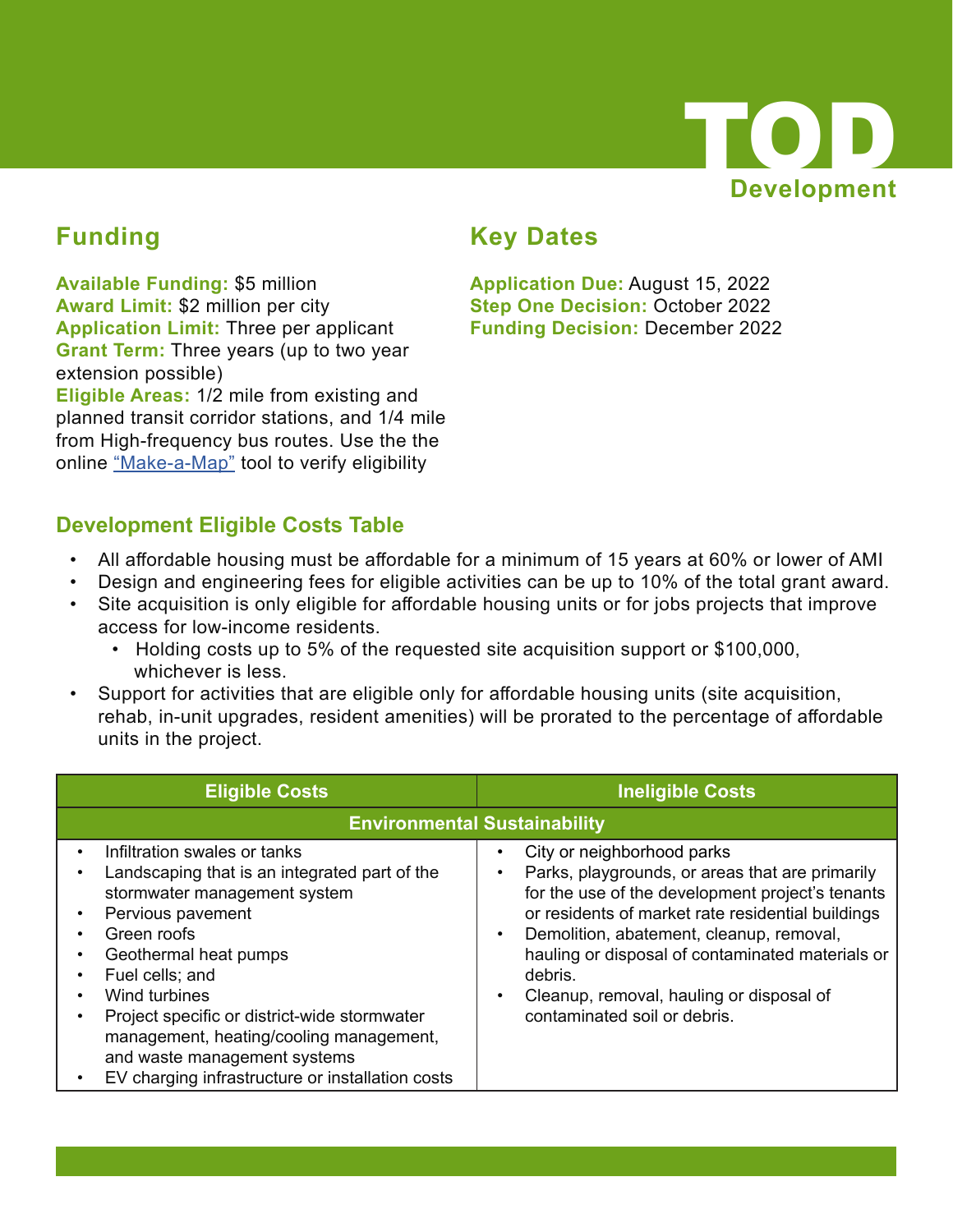

# **Development Eligible Costs Table Continued**

| <b>Eligible Costs</b>                                                                                                                                                                                                                                                                                                                                                                                                                                                                                                                                                                                                                                                                                                                                                                                                                                                                                                                                                                                                                                                                                                                                                                                                                                                                                                                                                                                                                                                                                                                                                                                                          | <b>Ineligible Costs</b>                                                                                                                                                                                                                                                                                                                                                                                       |
|--------------------------------------------------------------------------------------------------------------------------------------------------------------------------------------------------------------------------------------------------------------------------------------------------------------------------------------------------------------------------------------------------------------------------------------------------------------------------------------------------------------------------------------------------------------------------------------------------------------------------------------------------------------------------------------------------------------------------------------------------------------------------------------------------------------------------------------------------------------------------------------------------------------------------------------------------------------------------------------------------------------------------------------------------------------------------------------------------------------------------------------------------------------------------------------------------------------------------------------------------------------------------------------------------------------------------------------------------------------------------------------------------------------------------------------------------------------------------------------------------------------------------------------------------------------------------------------------------------------------------------|---------------------------------------------------------------------------------------------------------------------------------------------------------------------------------------------------------------------------------------------------------------------------------------------------------------------------------------------------------------------------------------------------------------|
|                                                                                                                                                                                                                                                                                                                                                                                                                                                                                                                                                                                                                                                                                                                                                                                                                                                                                                                                                                                                                                                                                                                                                                                                                                                                                                                                                                                                                                                                                                                                                                                                                                | <b>Project Site</b>                                                                                                                                                                                                                                                                                                                                                                                           |
| Public space that encourages social interactions<br>through design or programming. Elements to<br>create welcoming spaces can include, but are<br>not limited to:<br>lighting<br>$\bullet$<br>landscaping<br>$\bullet$<br>seating and furnishings<br>$\bullet$<br>sidewalks and paths<br>$\bullet$<br>Wayfinding elements<br>$\bullet$<br>public restrooms (does not include SAC<br>charges)<br>Public art design process to create an<br>$\bullet$<br>intentionally designed piece of public art which<br>contributes to the identity or sense of place of<br>the development project and/or surrounding<br>neighborhood. The design process should<br>include an artist or arts organization.<br>Public art features, including but not limited<br>$\bullet$<br>to murals, mosaics, and sculptures, which<br>contribute to the identity or sense of place of<br>the development project and/or surrounding<br>neighborhood. To be considered public art, it<br>must be led and fabricated by a professional<br>artist and/or art organization.<br>Playgrounds or outdoor recreational areas<br>$\bullet$<br>intended to serve residents of affordable<br>housing developments<br>Public community gardens or community<br>$\bullet$<br>gardens at affordable housing developments<br>Demolition and removal of existing structures.<br>Grading and soil correction to prepare a site for<br>construction<br>Outdoor resident amenity spaces for affordable<br>$\bullet$<br>housing projects<br>General lanscapting elements for affordable<br>٠<br>housing projects<br>Construction costs for affordable housing<br>projects | General landscaping elements<br>City or neighborhood parks<br>Parks, playgrounds, or areas that are primarily<br>for the use of the development project's tenants<br>or residents of market rate residential buildings<br>Demolition, abatement, cleanup, removal,<br>hauling or disposal of contaminated materials or<br>debris.<br>Cleanup, removal, hauling or disposal of<br>contaminated soil or debris. |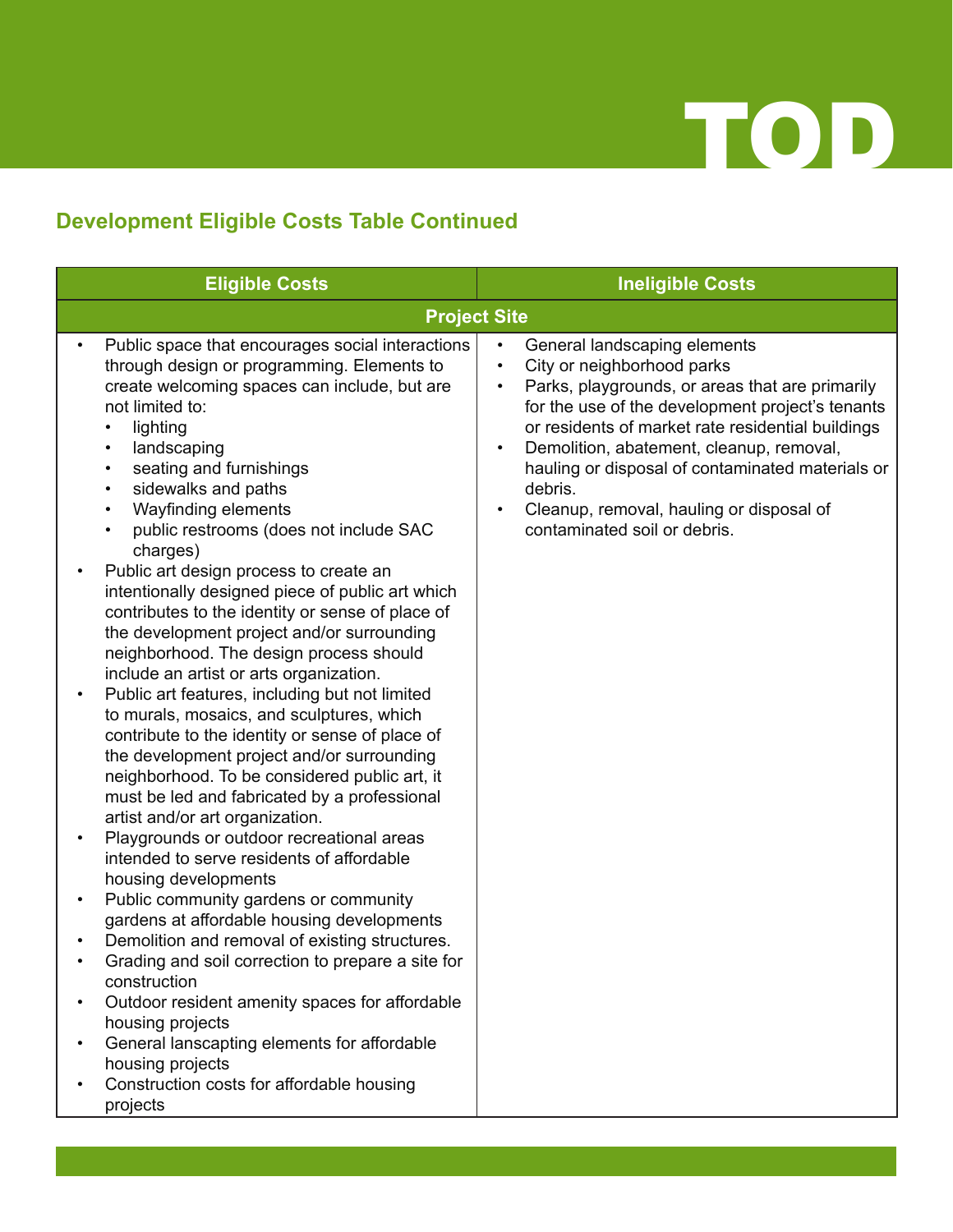

#### **Development Eligible Costs Table Continued**

| <b>Eligible Costs</b>                                                                                                                                                                                                                                                                                                                                                                                                                                                                                                                                                                                                                                                                                                                                                                                                                                                                   | <b>Ineligible Costs</b>                                                                                                                                                                                                                                                                                                                                                                                                                                                                                                                                                                                                                                                                                                                                                                                                                                        |
|-----------------------------------------------------------------------------------------------------------------------------------------------------------------------------------------------------------------------------------------------------------------------------------------------------------------------------------------------------------------------------------------------------------------------------------------------------------------------------------------------------------------------------------------------------------------------------------------------------------------------------------------------------------------------------------------------------------------------------------------------------------------------------------------------------------------------------------------------------------------------------------------|----------------------------------------------------------------------------------------------------------------------------------------------------------------------------------------------------------------------------------------------------------------------------------------------------------------------------------------------------------------------------------------------------------------------------------------------------------------------------------------------------------------------------------------------------------------------------------------------------------------------------------------------------------------------------------------------------------------------------------------------------------------------------------------------------------------------------------------------------------------|
| <b>Improved Connections</b>                                                                                                                                                                                                                                                                                                                                                                                                                                                                                                                                                                                                                                                                                                                                                                                                                                                             |                                                                                                                                                                                                                                                                                                                                                                                                                                                                                                                                                                                                                                                                                                                                                                                                                                                                |
| New streets or street extensions only for local<br>$\bullet$<br>public streets<br>Public sidewalks, trails, or bike infrastructure<br>that enhance the pedestrian environment<br>and connect the project to nearby uses and<br>amenities<br>Site-integrated transit shelters (work with Metro<br>$\bullet$<br>Transit early if including a transit shelter)<br>Outdoor public bike facilities or outdoor bike<br>$\bullet$<br>facilities for residents of affordable housing<br>developments<br>Extensions or modifications of local public<br>utilities that directly serve the development<br>project<br>Publicly available portion of shared-use parking<br>Enhanced broadband connections for affordable<br>housing projects<br>Universal design elements to improve accesible<br>connections to and within the project site<br>Landscaping to improve the pedestrian<br>experience | County road improvements<br>$\bullet$<br>Private sidewalks, amenities or amenity spaces<br>$\bullet$<br>specifically serving market rate residential<br>development projects<br>Perimeter sidewalks or boulevards that do not<br>$\bullet$<br>improve the bike or pedestrian experience<br>Surface parking and parking without a shared<br>$\bullet$<br>public component<br>Expansion or extension of local public utilities<br>$\bullet$<br>not directly related to the development project<br>Transit infrastructure or capital investments e.g.,<br>transit stations, station platforms, and park-and-<br>ride facilities.<br>Regional parks or trails and trails that would<br>otherwise be included within a city's capital<br>improvement budget<br>Trail, sidewalk, or road connections that do not<br>directly connect to or support the project site. |
|                                                                                                                                                                                                                                                                                                                                                                                                                                                                                                                                                                                                                                                                                                                                                                                                                                                                                         | <b>Design &amp; Community Engagement</b>                                                                                                                                                                                                                                                                                                                                                                                                                                                                                                                                                                                                                                                                                                                                                                                                                       |
| Design workshops and community engagement<br>activities that center those least represented<br>and most impact by historic racial inequities<br>(including but not limited to compensation for<br>consultants leading work, participants, advisory<br>committee members, childcare, food for<br>engagement events*)<br>Design and engineering fees for grant<br>requested activities (up to 10% of the total<br>award)<br>* Food amounts should be within Council limits and be<br>purchased from DBE or DBE qualifying vendors                                                                                                                                                                                                                                                                                                                                                         | Architectural and engineering fees related to the<br>general site or building or not related directly<br>to grant-funded elements specifically listed as<br>"eligible"<br>Traditional public meetings or other engagement<br>activities required by law                                                                                                                                                                                                                                                                                                                                                                                                                                                                                                                                                                                                        |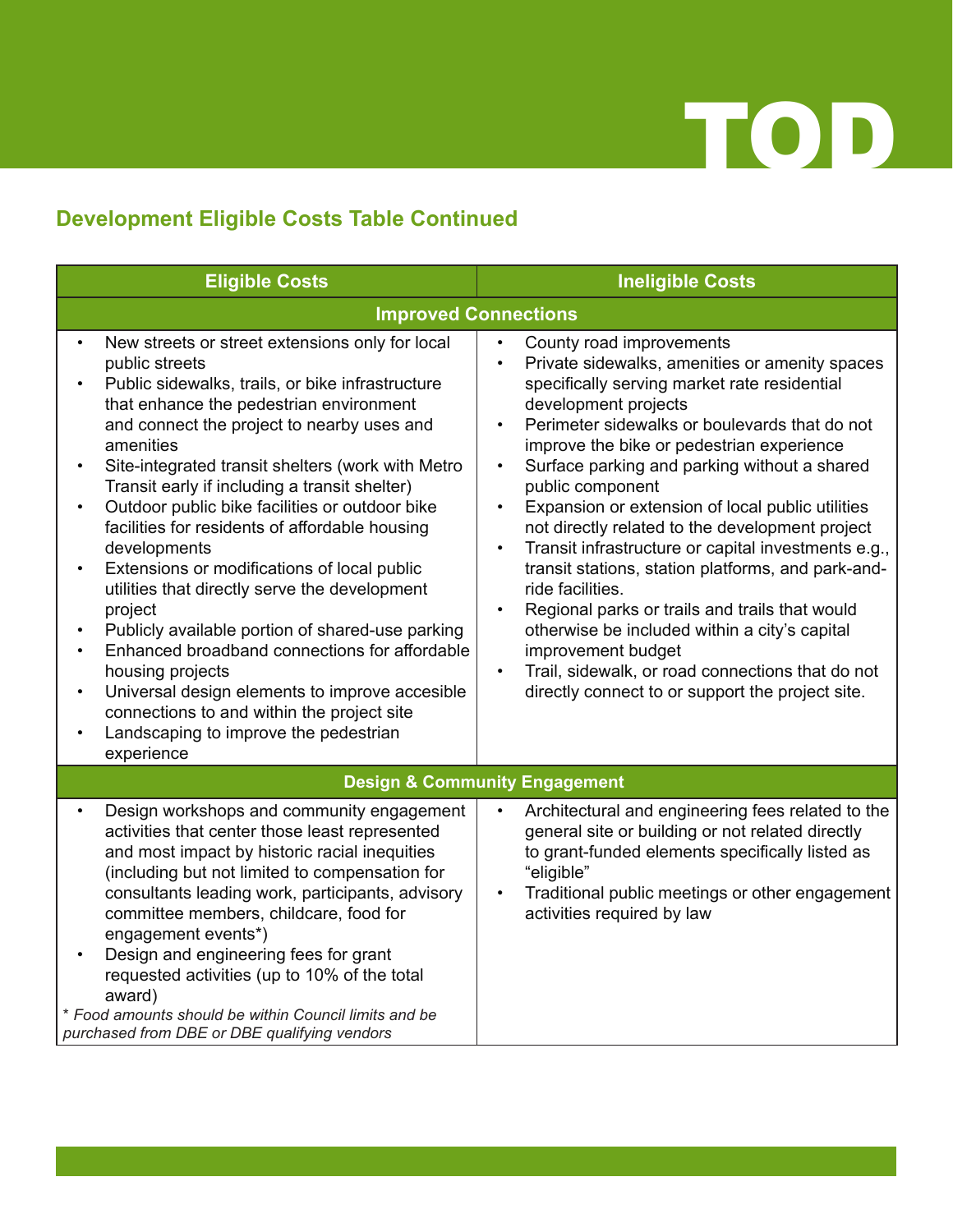

#### **Development Eligible Costs Table Continued**

| <b>Eligible Costs</b>                                                                                                                                                                                                                                                                                                                                                                                                                                                                                                                                                                                                                                                                                                                                                                                                                                                                                                                                                                                                                                                       | <b>Ineligible Costs</b>                                                                                                                                                                                                                                                                                                                 |  |  |  |
|-----------------------------------------------------------------------------------------------------------------------------------------------------------------------------------------------------------------------------------------------------------------------------------------------------------------------------------------------------------------------------------------------------------------------------------------------------------------------------------------------------------------------------------------------------------------------------------------------------------------------------------------------------------------------------------------------------------------------------------------------------------------------------------------------------------------------------------------------------------------------------------------------------------------------------------------------------------------------------------------------------------------------------------------------------------------------------|-----------------------------------------------------------------------------------------------------------------------------------------------------------------------------------------------------------------------------------------------------------------------------------------------------------------------------------------|--|--|--|
|                                                                                                                                                                                                                                                                                                                                                                                                                                                                                                                                                                                                                                                                                                                                                                                                                                                                                                                                                                                                                                                                             | <b>Site Acquisition for Affordable Housing and Jobs</b>                                                                                                                                                                                                                                                                                 |  |  |  |
| Site acquisition for affordable housing projects<br>or projects focused on bringing jobs to low-<br>income areas. Eligible sites acquired after the<br>date of award or for sites acquired within 12<br>months before the application is due are eligible<br>Holding costs can be up to 5% of the awarded<br>$\bullet$<br>acquisition amount or \$100,000, whichever is<br>less.<br>Eligible holding costs include property<br>maintenance, insurance, and interest.                                                                                                                                                                                                                                                                                                                                                                                                                                                                                                                                                                                                        | Sites purchased more than 12 months before<br>$\bullet$<br>the application due date<br>Acquisition for market rate housing or jobs not<br>in low-income areas<br>Sites purchased from a project partner who will<br>$\bullet$<br>gain financially fom the purchase<br>Site assembly for lands to be used for transit<br>infrastructure. |  |  |  |
|                                                                                                                                                                                                                                                                                                                                                                                                                                                                                                                                                                                                                                                                                                                                                                                                                                                                                                                                                                                                                                                                             | <b>Affordable Housing Preservation and/or Rehab</b>                                                                                                                                                                                                                                                                                     |  |  |  |
| Exterior improvements to bring the building<br>to code or improve energy efficiency of<br>the building. Examples include window<br>replacement, roof replacement, exterior finishing<br>replacement (brick siding, etc.), or mechanical<br>system replacement (Savings from energy<br>efficiency should be passed on to the residents)<br>Improvements to interior of affordable units<br>to bring building to code, increase energy<br>efficiency, and improve the quality of life of<br>current or future residents. Examples include<br>low flow plumbing fixtures or energy savings<br>appliances.<br>Improvements to indoor communal spaces.<br>Examples include improvements to community<br>gathering rooms, fitness centers, and areas in<br>which supportive services are offered.<br>Improvements to building grounds and outdoor<br>community gathering spaces. Examples include<br>landscaping, playgrounds, greenspace, and<br>community gardens.<br>Affordable and market rate units should be identical and<br>evenly distributed throughout the building(s) | Legal fees associated with preservation<br>Upgrades to market rate units<br><b>Relocation costs</b>                                                                                                                                                                                                                                     |  |  |  |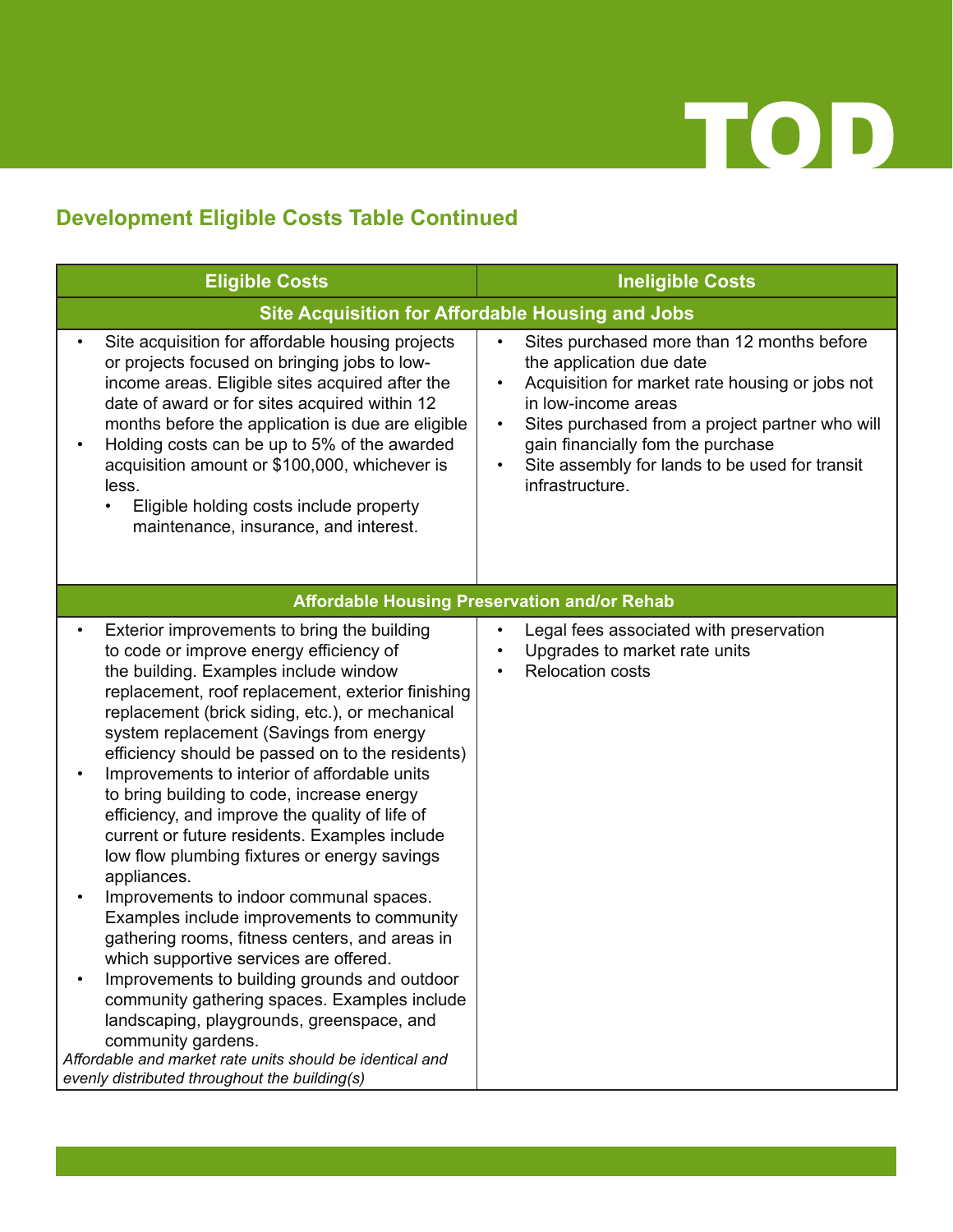

#### **Development Scoring Table**

*LCA is focused on addressing racial inequity in the region given race is the largest predictor of inequitable outcomes in jobs, housing, and other LCA goals. Projects addressing racial equity will be prioritized in scoring. Projects addressing other inequities will earn points towards how they address those inequities but will not receive full points unless they also consider the intersection of racial inequity.*

| <b>What: Proposed Project Outcomes</b> |                                                                                                                                                                                                                                                                                                                                                                                                                                                              |               |                                                                                                                                                                                             |                                                                                                                                                                                                                         |               |  |
|----------------------------------------|--------------------------------------------------------------------------------------------------------------------------------------------------------------------------------------------------------------------------------------------------------------------------------------------------------------------------------------------------------------------------------------------------------------------------------------------------------------|---------------|---------------------------------------------------------------------------------------------------------------------------------------------------------------------------------------------|-------------------------------------------------------------------------------------------------------------------------------------------------------------------------------------------------------------------------|---------------|--|
| <b>Step One</b>                        |                                                                                                                                                                                                                                                                                                                                                                                                                                                              |               | <b>Step Two</b>                                                                                                                                                                             |                                                                                                                                                                                                                         |               |  |
| Step One - Scored by staff             |                                                                                                                                                                                                                                                                                                                                                                                                                                                              |               | Step Two - Scored by LCAC                                                                                                                                                                   |                                                                                                                                                                                                                         |               |  |
|                                        | Criteria                                                                                                                                                                                                                                                                                                                                                                                                                                                     | <b>Points</b> |                                                                                                                                                                                             | Criteria                                                                                                                                                                                                                | <b>Points</b> |  |
| Housing                                | Create or preserve affordable housing<br>opportunities with priority given to projects<br>that serve populations not currently served<br>by the local housing market, priority for<br>projects with the deepest affordability, and<br>for those including supportive services or<br>other needed services                                                                                                                                                    | 8             | Create or preserve intentional community<br>connections and relationships in the<br>development and support current or future<br>residents through design, programming, and/<br>or services | 7                                                                                                                                                                                                                       |               |  |
|                                        | Create new affordable housing that furthers<br>the City's ability to meet their share of<br>the region's need for affordable housing,<br>considering what the need is across<br>affordability levels;<br><b>OR</b><br>Preserve and rehabilitate affordable housing,<br>prioritizing communities at highest risk<br>of losing Naturally Occurring Affordable<br>Housing (NOAH) and/or communities with<br>higher rates of housing cost burdened<br>households |               |                                                                                                                                                                                             |                                                                                                                                                                                                                         |               |  |
|                                        | Further equity outcomes in housing access*                                                                                                                                                                                                                                                                                                                                                                                                                   | $2^*$         |                                                                                                                                                                                             |                                                                                                                                                                                                                         |               |  |
| Jobs                                   | Create or preserve permanent employment<br>opportunities; priority for projects with living<br>wage jobs                                                                                                                                                                                                                                                                                                                                                     |               |                                                                                                                                                                                             | Support economic growth of the community<br>through expanded jobs options supporting<br>cooperatively owned businesses or<br>supporting the economic stability of the<br>community the project is intending to serve    |               |  |
|                                        | Create or preserve jobs that support<br>economic stability of the community in the<br>project area                                                                                                                                                                                                                                                                                                                                                           |               |                                                                                                                                                                                             |                                                                                                                                                                                                                         |               |  |
|                                        | Create economic opportunity in priority<br>high-growth and high-opportunity sectors<br>of the region's economy including health<br>care, technology or environment; and/or<br>advance city job growth priorities, and/or<br>create/preserve industrial jobs with access to<br>regional transit systems                                                                                                                                                       | 8             |                                                                                                                                                                                             | The business model, business type, or<br>hiring practices of the business creating<br>or preserving the jobs support economic<br>mobility, economic stability, or wealth<br>creation, especially among populations that |               |  |
|                                        | Further equity outcomes in access<br>to economic opportunity *                                                                                                                                                                                                                                                                                                                                                                                               | $2^*$         |                                                                                                                                                                                             | experience economic disparities                                                                                                                                                                                         |               |  |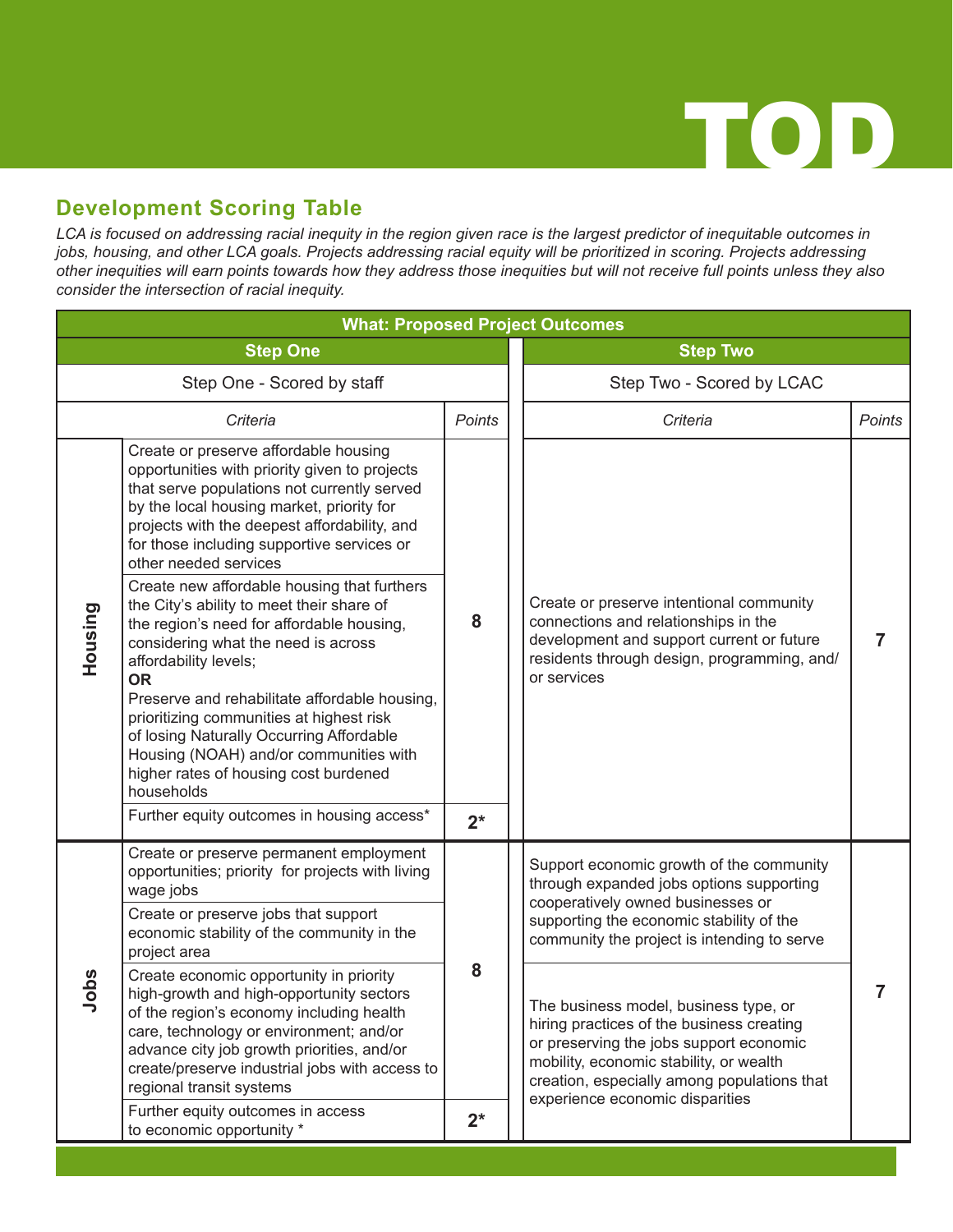

### **Development Scoring Table Continued**

| <b>What: Proposed Project Outcomes</b> |                                                                                                                                                                                                                                                                                                                            |               |  |                                                                                                                                                                                                                                                                                                                                                                                       |        |  |  |
|----------------------------------------|----------------------------------------------------------------------------------------------------------------------------------------------------------------------------------------------------------------------------------------------------------------------------------------------------------------------------|---------------|--|---------------------------------------------------------------------------------------------------------------------------------------------------------------------------------------------------------------------------------------------------------------------------------------------------------------------------------------------------------------------------------------|--------|--|--|
| <b>Step One</b>                        |                                                                                                                                                                                                                                                                                                                            |               |  | <b>Step Two</b>                                                                                                                                                                                                                                                                                                                                                                       |        |  |  |
|                                        | Criteria                                                                                                                                                                                                                                                                                                                   | <b>Points</b> |  | Criteria                                                                                                                                                                                                                                                                                                                                                                              | Points |  |  |
|                                        | Increase the level of station area activity<br>through greater density or intensity of land<br>use on the site or in the station area if new<br>construction;<br><b>OR</b><br>Preserve or intensify land use and density<br>on the site or in the station area in a way that<br>uses an existing building more efficiently | 15<br>$2^*$   |  | Provide design-led strategies, specific to the<br>population the project is intending to serve,<br>that support or expand infrastructure for<br>people to walk, bike, or use other kinds of<br>transportation in and around the project site,<br>including accessibility and universal design<br>features, especially those that contribute to<br>larger existing or planned networks | 10     |  |  |
|                                        | Increase diversity of uses and activities<br>and/or access to services and amenities in<br>the transit corridor and station area, with a<br>focus on complementary uses and human-<br>centered experiences                                                                                                                 |               |  |                                                                                                                                                                                                                                                                                                                                                                                       |        |  |  |
| Compact, Connected<br>Development      | Generate greater transit ridership, a higher<br>diversity of trip purposes viable via transit,<br>and reduce the need to use and own a<br>personal vehicle                                                                                                                                                                 |               |  | Catalyze or position the station area for<br>additional transit-oriented development in a<br>way that leverages public infrastructure and<br>doesn't contribute to displacement of existing<br>residents or businesses                                                                                                                                                                |        |  |  |
|                                        | Takes advantage of available connections<br>between housing, jobs, services, resources<br>and amenities across the region using<br>existing and planned transit and/or<br>transportation systems                                                                                                                           |               |  |                                                                                                                                                                                                                                                                                                                                                                                       |        |  |  |
|                                        | Further the transit-oriented nature of the<br>station area as a node and/or district of TOD<br>given the specific context of its communities<br>and transit corridor; priority for projects that<br>implement part of a broader adopted plan or<br>vision for the transit station or corridor                              |               |  | Create a welcoming public realm and<br>access to green space that facilitates social<br>interactions and increases community<br>resilience within the site and throughout the<br>station area                                                                                                                                                                                         |        |  |  |
|                                        | Further equity outcomes in access to<br>services and amenities and choice of<br>transportation and transit options*                                                                                                                                                                                                        |               |  |                                                                                                                                                                                                                                                                                                                                                                                       |        |  |  |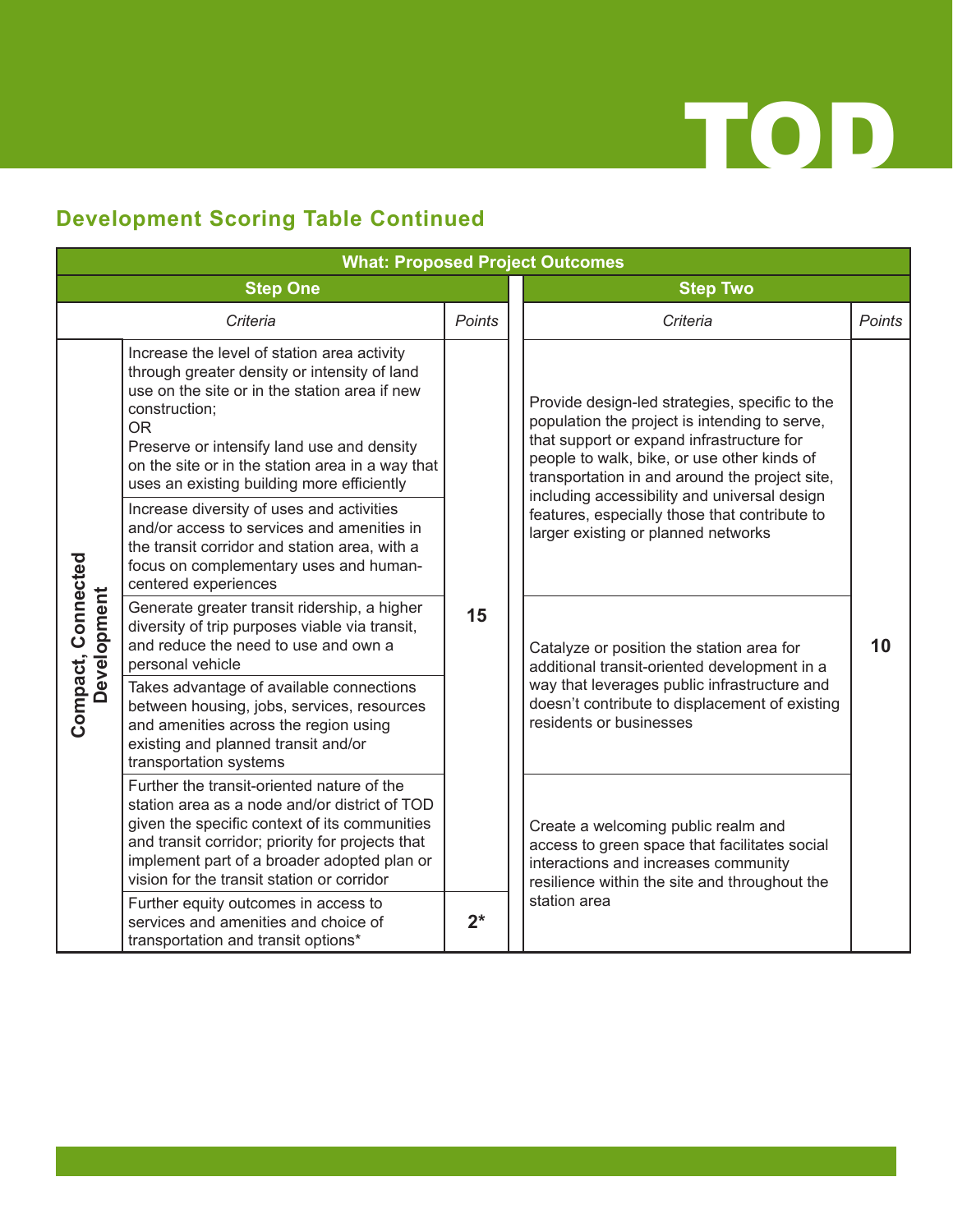

### **Development Scoring Table Continued**

| <b>What: Proposed Project Outcomes</b> |                                                                                                                                                                                                    |               |                                                                                                                                                                                    |                                                                                                                                                                |               |  |
|----------------------------------------|----------------------------------------------------------------------------------------------------------------------------------------------------------------------------------------------------|---------------|------------------------------------------------------------------------------------------------------------------------------------------------------------------------------------|----------------------------------------------------------------------------------------------------------------------------------------------------------------|---------------|--|
| <b>Step One</b>                        |                                                                                                                                                                                                    |               | <b>Step Two</b>                                                                                                                                                                    |                                                                                                                                                                |               |  |
|                                        | Criteria                                                                                                                                                                                           | <b>Points</b> |                                                                                                                                                                                    | Criteria                                                                                                                                                       | <b>Points</b> |  |
| Livability<br>Environment and          | Maximize access to local and regional parks<br>and trails and green space through outreach,<br>site design, or programming                                                                         | 8             | Mitigate negative environmental impacts<br>on residents or workers in the area; priority<br>for projects in areas most impacted by past<br>environmental harms                     |                                                                                                                                                                |               |  |
|                                        | Minimize greenhouse gas emissions                                                                                                                                                                  |               | The project uses sustainable site and/<br>or building design practices to increase<br>resilience and mitigate environmental harm;<br>priority for equitable environmental outcomes |                                                                                                                                                                |               |  |
|                                        | Conserve natural resources, including reuse/<br>preservation of an existing building                                                                                                               |               |                                                                                                                                                                                    | Mitigate negative environmental impacts<br>on residents or workers in the area; priority<br>for projects in areas most impacted by past<br>environmental harms |               |  |
|                                        | Further equity outcomes in access to<br>local and regional parks and/or address<br>environmental sustainability in locations<br>where residents have been most impacted<br>by environmental harms* | $2^*$         |                                                                                                                                                                                    |                                                                                                                                                                |               |  |
| <b>Subtotal Outcomes</b><br>47         |                                                                                                                                                                                                    |               | <b>Subtotal Outcomes</b>                                                                                                                                                           | 31                                                                                                                                                             |               |  |